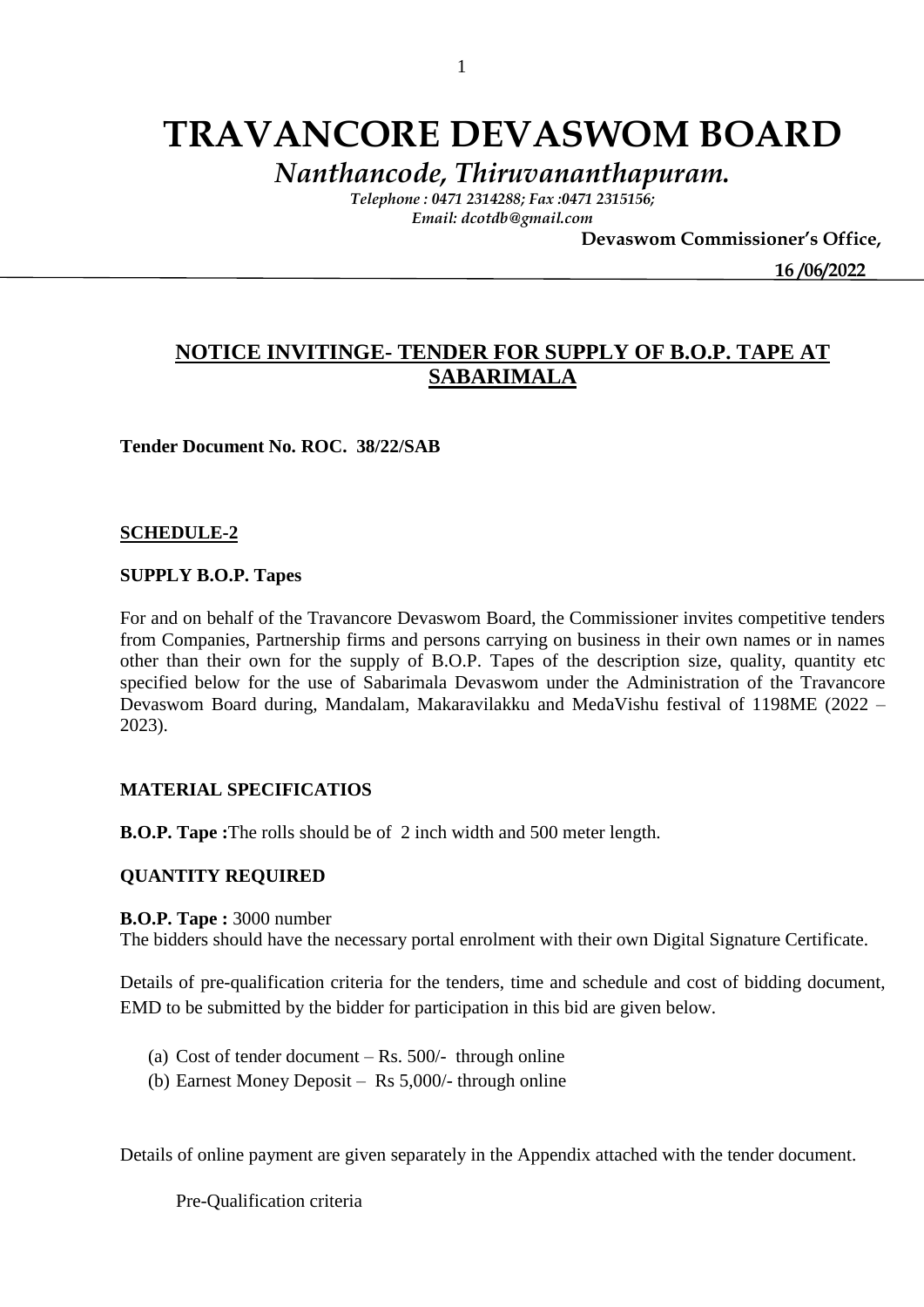The tenders are required to furnish following documents.

- A. A declaration as to the legal status of the tenders (viz. whether the tenderer is an Individual or an individual carrying on business in a name other than his / her own name, parternship firm registered with the Registrar of firms or company incorporated under the provision of the Companies Act etc. accompanied by documents as to prove legal status of the tenderer.
- B. In the case of partnership firms true photocopies of the partnership deed, Registration Certificate issues by the Registrar of firms and the name and full particulars of all the continuing partners as entered in the Registrar of firms and in the case of Companies the Memorandum of association and the Articles of Association and the Certificate of incorporation and the Rules of Bylaws of the company attest by a Gazatted Government Servant or a Notary Public.
- C. The Balance sheet and profit and loss account for the three preceding Financial years, duly attested by a Chartered Accountant.
- D. Certificate showing the experience in the respective fields issued by the District level Officers of the Industries Department of the State Government.
- E. A Passport size photo along with three specimen signatures duly attested by a Gazetted Officer or Notary Public.
- F. The tenderer must submit an unconditional declaration accepting all the terms and conditions prescribed herein with regards to supply along with the tender and that he is not defaulter to the Board on any earlier occasions.
- (c) Mode of submission of tender : Tender should be submitted online in " etenders.kerala.gov.in".
- (d) Tender documents consisting of qualification information and eligibility criteria of bidders, Technical specification, schedule of quantities etc. are available in the web site "tenders.keral.gov.in".
- (e) Other details of tender documents will be available in the website "etenders.kerala.gov.in".
- (f) Trancore Devaswom Board reserves right to reject any or all tenders without assigning any reason thereof.

# Tender Closing date: *04.07.2022 at 05.00 P.M* Tender Opening date: *06.07.2022at 11.00 A.M*

# Special instructions to the bidder for the e-submission of the bids

- (a) Bidder should do the registration in the tender site http://etenders.kerala.gov.in using the option available. Then the Digital Signature Registration has to be done with the etoken, after logging into the site. The e-token may be obtained from one of the authorized certifying authorities such as SIFY/TCS/nCode.
- (b) If there is any clarification, this may be obtained online through the tender site or through the contract details. Bidder should take into account of the corrigendum published if any before submitting the bids through online.
- (c) After the bid submission, the acknowledgement number given by the e-tendering system should be printed by the bidder and kept as a record of evidence for online submission of bid for the particular tender.
- (d) The Tender Inviting Authority (TIA) will not be held responsible for any sort of the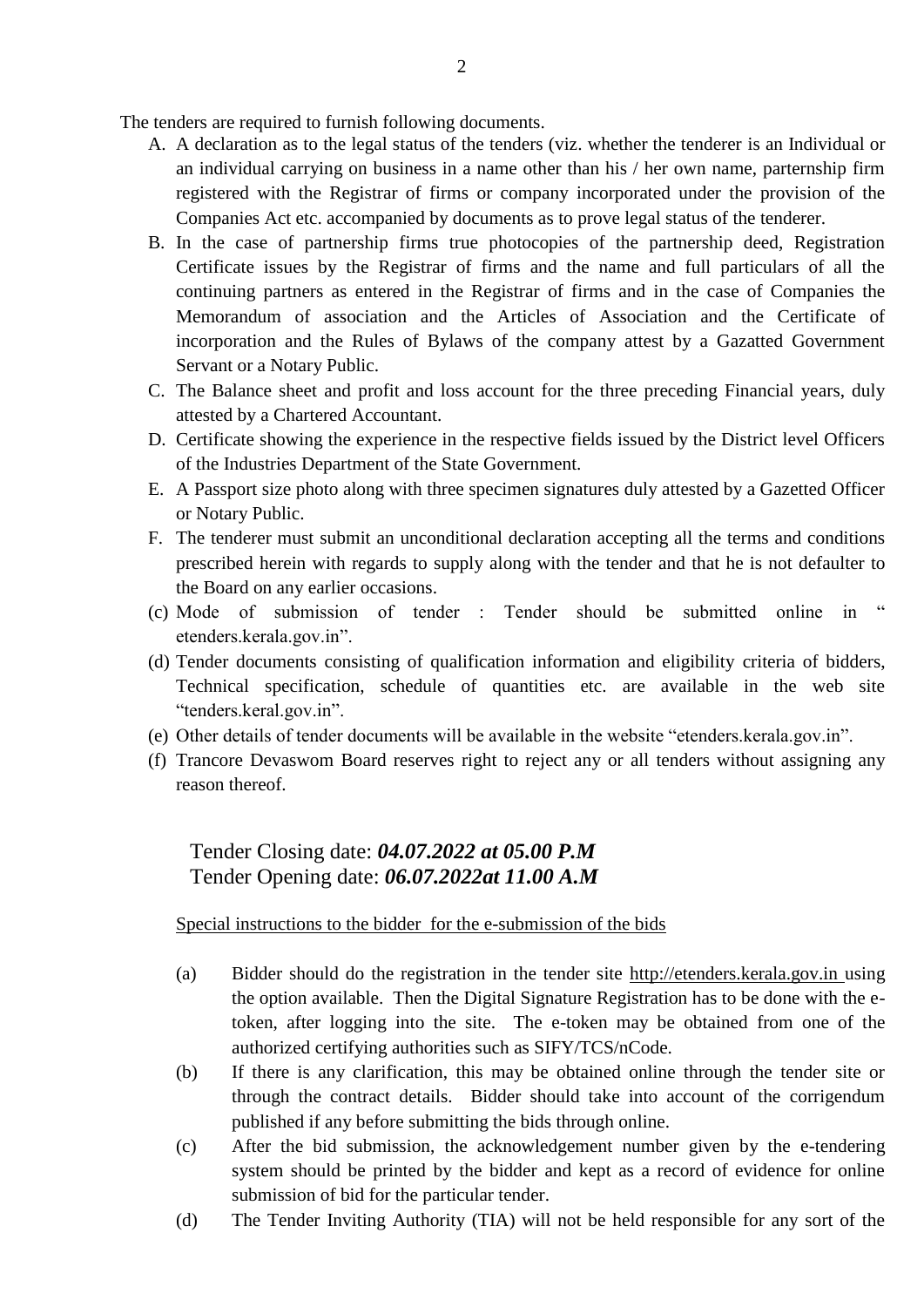delay or the difficulties faced during the submission of bids through online by the bidders.

- (e) The bidder submit the bid documents by online mode through the site http://etenders.kerala.gov.in .
- (f) Each document to be uploaded through online for the tenders should be less than 2 MB. If any document is more than2 MB, it can be converted to rar/zip format and then the same can be uploaded. However if the file size is less than 1 MB the time for uploading transaction will be very fast. The total size of the documents in all the covers put up together, should be less than or equal to 12 MB.
- (g) The bidder should ensure that the bid documents submitted should be free from virus and If the documents could not be opened, due to virus, during tender opening, the bid Is liable to be rejected.
- (h) The time settings fixed in the server side and displayed at the top of the tender site, will be valid for all actions of requesting bid submission ,bid opening etc In the e-tender system. The bidders should follow this time during bid submission.
- (i) All the data being entered by the bidders would be encrypted using PKI encryption techniques to ensure the secrecy of the data. The data entered will not be viewed by authorized persons during bid submission and not be viewable by any one until the time of bid opening. The submitted tender documents become readable only after the tender opening by the authorized individual.
- (j) The confidentiality of the bids are maintained since the secured Socket Layer 128 bit Encryption technology is used. Data storage encryption of sensitive field is done.

# **TERMS AND CONDITIONS**

- 1. The rates should be inclusive of Excise duty, Sales Tax and for delivery at the store of Sabarimala.
- 2. The rates should be valid for one year.
- 3. The number of materials shown in the tender notice is the total approximate number required for the mentioned festivals together. In case more number of materials under the items are found necessary, the tenderer should be prepared to supply the same at the same rate.50% of the quantity should be supplied before 01-10-2022and the remaining before 30-11-2022
- 4. The items to the extend of 5% of the total number of items should also be supplied so as to enable replacement of damaged ones.
- 5. The material should be packed safely and be delivered at the store of Sabarimala Devaswom.
- 6. Necessary agreement should be executed with the Executive Officer, Sabarimala within the stipulated time.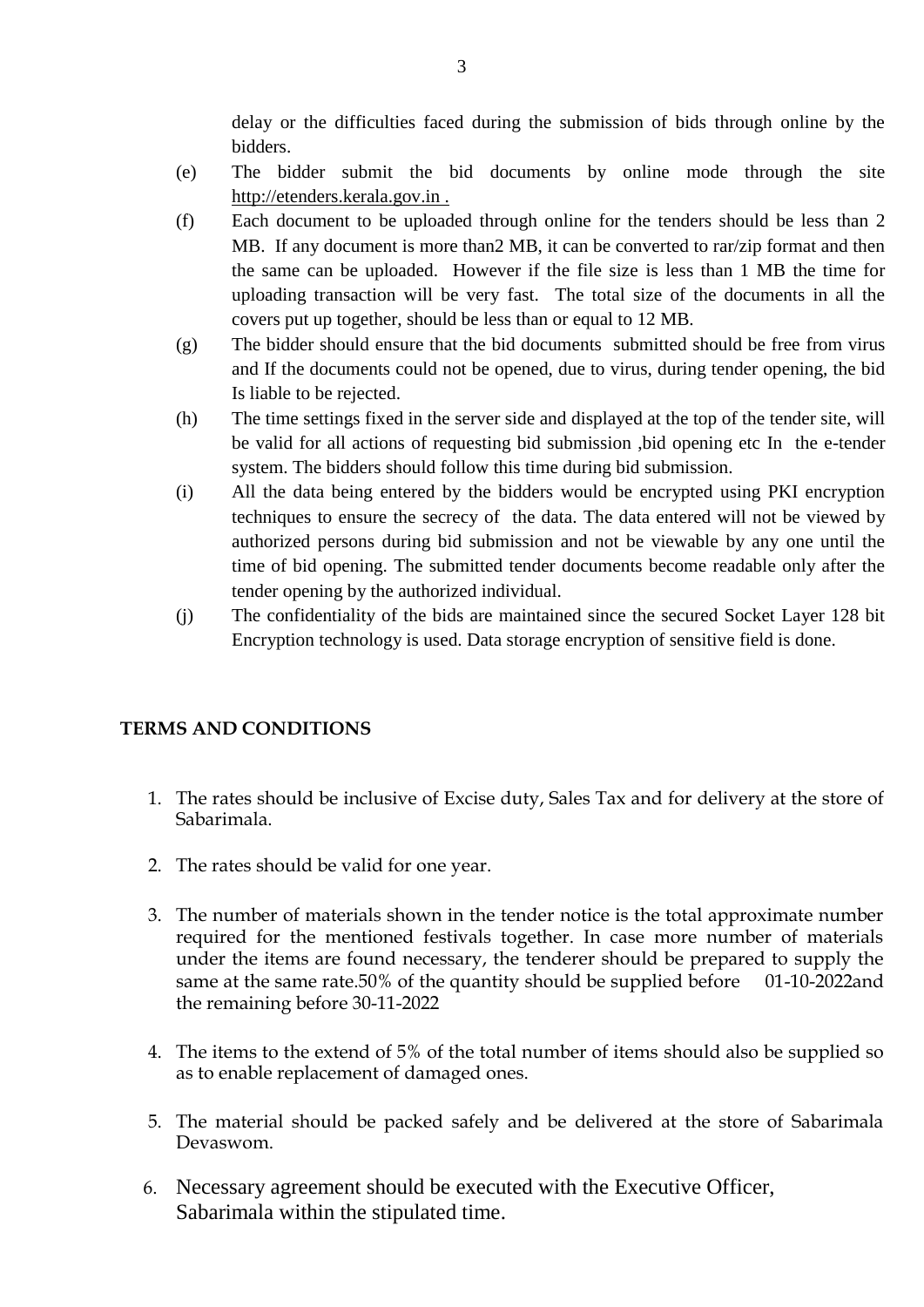- 7. The Board reserves the right to apportion the quantity among the suppliers.
- 8. The successful tenderer shall within seven days of receipt of communication accepting the tender should deposit a sum equivalent to 10% of the total value of the material either in cash or furnish bank guarantee for a like sum as security for the due performance of the contract and shall execute an agreement with the Board. The period of Bank Guarantee shall be valid for one year from the date of agreement.
- 9. Failure to supply the required quantity of materials within the specified time or violation of any of the conditions of the contract may lead to the cancellation of the contract and the loss if any , incurred by the Board on this account will be recovered from the defaulter. The contractor is not entitled to enhanced rate under any circumstances.
- 10. If any tenderer withdraws from his tender before the expiry of the period fixed for keeping the rates firm for acceptance, the earnest money if, any, deposited by him will be forfeited to the Board and such legal action taken against him as the Board think fit.
- 11. In cases where a successful tenderer, after having made partial supplies fails to fulfill the contract in full, all or any of the materials not supplied may at the discretion of the Board, be purchased by means of another tender/ quotation or by negotiation or from the next higher tenderer who had offered to supply already and the loss, if any, caused to the Board shall thereby together with such sum as may be fixed by the Board towards damages be recovered from the defaulting tenderer.
- 12. Any sum of money due and payable to the contractor (including security deposit returnable to him) under this contract may be appropriated by the Purchasing Officer or the Board or any other person authorized by the Board and set off against any claim of the Purchasing Officer or the Board for the payment of a sum of money arising out of or under any other contract made by the contractor with the Purchasing Officer or the Board or any other person authorized by the Board. Any sum of money due and payable to the successful tenderer or contractor from the Board shall be adjusted against any sum of money due to the Board from him under any other contract.
- 13*.* Negotiation Shall only be conducted with the lowest tenderer who full fills the prescribed pre-qualification criteria's.
- 14. The Bidders shall Submitt 10 Nos of Samples of the materials to be supplied at the time of tender opening.
- 15. If there is only one tender, it will not be opened in the first instance.
- 16. The Tenders submitted by defaulters in the previous years will not be considered.
- 17. The Travancore Devaswom Board reserves the right to cancel the tender or change the timing and quantity of the supply of goods, if the goods are not required, whole or in part, due to the unforeseen circumstances such as natural disaster or epidemics. The suppliers has no right to seek compensation in the event of such occurrence.